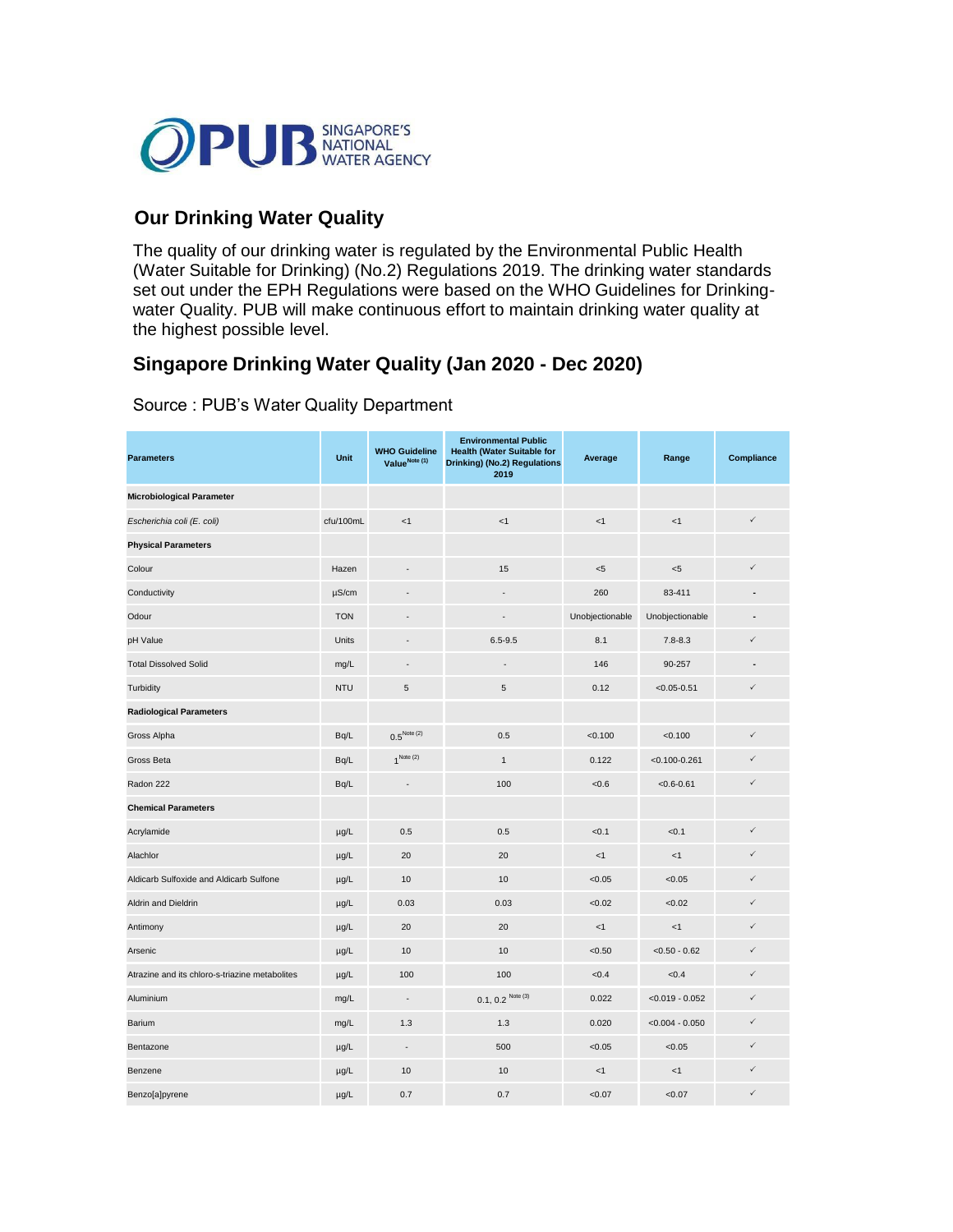| <b>Parameters</b>                                           | <b>Unit</b> | <b>WHO Guideline</b><br>Value <sup>Note (1)</sup> | <b>Environmental Public</b><br><b>Health (Water Suitable for</b><br><b>Drinking) (No.2) Regulations</b><br>2019 | Average          | Range             | <b>Compliance</b> |
|-------------------------------------------------------------|-------------|---------------------------------------------------|-----------------------------------------------------------------------------------------------------------------|------------------|-------------------|-------------------|
| <b>Boron</b>                                                | mg/L        | 2.4                                               | 2.4                                                                                                             | 0.027            | $0.007 - 0.062$   | $\checkmark$      |
| <b>Bromate</b>                                              | mg/L        | 0.01                                              | 0.01                                                                                                            | < 0.002          | < 0.002           | $\checkmark$      |
| Bromodichloromethane                                        | $\mu g/L$   | 60                                                | 60                                                                                                              | $\boldsymbol{9}$ | $< 5 - 24$        | $\checkmark$      |
| <b>Bromoform</b>                                            | $\mu g/L$   | 100                                               | 100                                                                                                             | $< 5$            | $< 5$             | $\checkmark$      |
| Cadmium                                                     | $\mu g/L$   | 3                                                 | 3                                                                                                               | < 0.2            | $< 0.2 - 0.22$    | $\checkmark$      |
| Calcium                                                     | mg/L        | $\blacksquare$                                    | $\blacksquare$                                                                                                  | 24               | $11 - 58$         | $\blacksquare$    |
| Carbofuran                                                  | $\mu g/L$   | $\overline{7}$                                    | $\overline{7}$                                                                                                  | < 0.05           | < 0.05            | $\checkmark$      |
| Carbon Tetrachloride                                        | $\mu g/L$   | $\overline{4}$                                    | $\overline{4}$                                                                                                  | < 0.4            | < 0.4             | $\checkmark$      |
| Chlorate                                                    | mg/L        | 0.7                                               | 0.7                                                                                                             | 0.196            | $< 0.043 - 0.430$ | $\checkmark$      |
| Chlordane (total isomers)                                   | $\mu g/L$   | 0.2                                               | $0.2\,$                                                                                                         | < 0.02           | < 0.02            | $\checkmark$      |
| Chlorine                                                    | mg/L        | $5\phantom{.0}$                                   | $\sqrt{5}$                                                                                                      | 2.39             | $1.98 - 2.84$     | $\checkmark$      |
| Chlorite                                                    | mg/L        | 0.7                                               | 0.7                                                                                                             | < 0.015          | < 0.015           | $\checkmark$      |
| Chloroform                                                  | $\mu g/L$   | 300                                               | 300                                                                                                             | 15               | $< 5 - 67$        | $\checkmark$      |
| Chlorotoluron                                               | $\mu g/L$   | 30                                                | 30                                                                                                              | < 0.05           | < 0.05            | $\checkmark$      |
| Chlorpyrifos                                                | $\mu g/L$   | 30                                                | 30                                                                                                              | < 0.1            | < 0.1             | $\checkmark$      |
| Chromium                                                    | mg/L        | 0.05                                              | 0.05                                                                                                            | < 0.005          | < 0.005           | $\checkmark$      |
| Copper                                                      | mg/L        | $\overline{2}$                                    | $\overline{c}$                                                                                                  | < 0.002          | $< 0.002 - 0.003$ | $\checkmark$      |
| Cyanazine                                                   | $\mu g/L$   | 0.6                                               | 0.6                                                                                                             | < 0.2            | < 0.2             | $\checkmark$      |
| Cyanide                                                     | mg/L        |                                                   | 0.07                                                                                                            | < 0.03           | < 0.03            | $\checkmark$      |
| Cyanogen chloride (as cyanide)                              | $\mu g/L$   | $\overline{\phantom{a}}$                          | 70                                                                                                              | < 50             | < 50              | $\checkmark$      |
| Chloride                                                    | mg/L        | $\overline{\phantom{a}}$                          | $\overline{\phantom{a}}$                                                                                        | 38               | $6 - 103$         |                   |
| 2,4-D (2,4-dichlorophenoxyacetic acid) in free<br>acid form | $\mu g/L$   | 30                                                | 30                                                                                                              | < 0.05           | < 0.05            | $\checkmark$      |
| 2,4-DB [4-(2,4-Dichlorophenoxy) butyric acid]               | $\mu g/L$   | 90                                                | 90                                                                                                              | < 0.05           | < 0.05            | $\checkmark$      |
| <b>DDT</b> and metabolites                                  | $\mu g/L$   | $\mathbf{1}$                                      | $\mathbf{1}$                                                                                                    | < 0.01           | < 0.01            | $\checkmark$      |
| Di(2-Ethylhexyl) phthalate                                  | $\mu g/L$   | 8                                                 | 8                                                                                                               | < 1              | <1                | $\checkmark$      |
| 1,2-Dibromo-3-Chloropropane (DBCP)                          | $\mu g/L$   | $\mathbf{1}$                                      | $\mathbf{1}$                                                                                                    | < 0.1            | < 0.1             | $\checkmark$      |
| Dibromoacetonitrile                                         | $\mu g/L$   | 70                                                | 70                                                                                                              | <7               | $<7\,$            | $\checkmark$      |
| Dibromochloromethane                                        | $\mu g/L$   | 100                                               | 100                                                                                                             | 6                | $< 5 - 16$        | $\checkmark$      |
| Dibromoethane (Ethylene Dibromide) 1,2-                     | $\mu g/L$   | 0.4                                               | 0.4                                                                                                             | < 0.05           | < 0.05            | $\checkmark$      |
| Dichloroacetate                                             | $\mu g/L$   | 50                                                | 50                                                                                                              | 9                | $< 5 - 24$        | $\checkmark$      |
| Dichloroacetonitrile                                        | $\mu g/L$   | 20                                                | 20                                                                                                              | $<1\,$           | $<1$              | $\checkmark$      |
| Dichlorobenzene, 1,2-                                       | $\mu g/L$   | 1000                                              | 1000                                                                                                            | < 1              | <1                | $\checkmark$      |
| Dichlorobenzene, 1,4-                                       | $\mu g/L$   | 300                                               | 300                                                                                                             | $<$ 1            | $<$ 1             | $\checkmark$      |
| Dichloroethane, 1,2-                                        | $\mu g/L$   | 30                                                | 30                                                                                                              | $<$ 2            | $<$ 2             | $\checkmark$      |
| Dichloroethene (cis & trans), 1,2-                          | $\mu g/L$   | 50                                                | 50                                                                                                              | $5$              | $< 5$             | $\checkmark$      |
| Dichloromethane                                             | $\mu g/L$   | 20                                                | 20                                                                                                              | $<$ 3            | $<$ 3             | $\checkmark$      |
| Dichloropropane, 1,2-                                       | $\mu g/L$   | 40                                                | 40                                                                                                              | $<$ 1            | < 1               | $\checkmark$      |
| Dichloropropene, 1,3-                                       | $\mu$ g/L   | 20                                                | 20                                                                                                              | $<$ 2            | $<$ 2             | $\checkmark$      |
| Dichlorvos                                                  | $\mu g/L$   |                                                   | $20\,$                                                                                                          | < 0.02           | < 0.02            | $\checkmark$      |
| Dicofol                                                     | $\mu g/L$   | $\overline{\phantom{a}}$                          | $10\,$                                                                                                          | < 0.01           | < 0.01            | $\checkmark$      |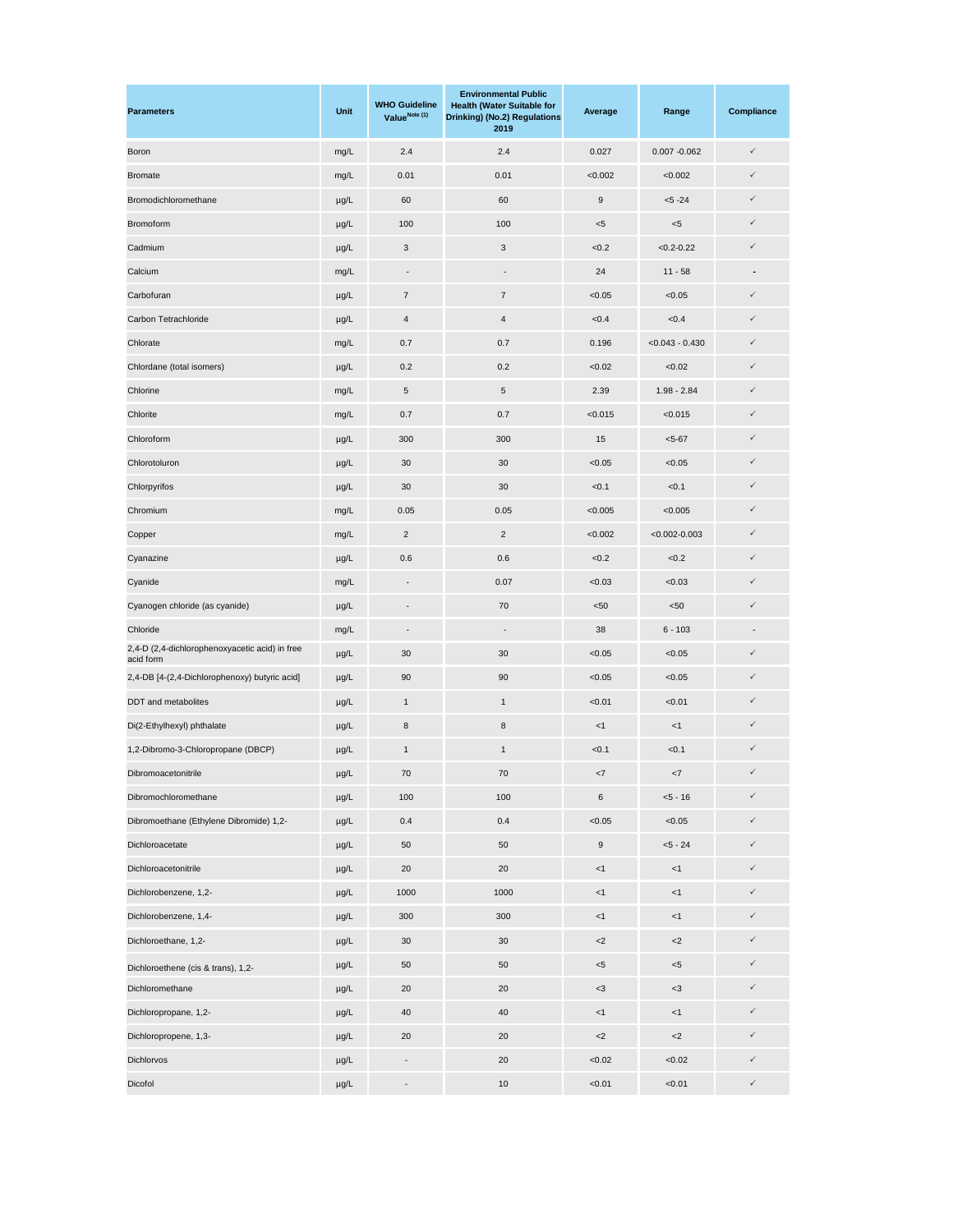| <b>Parameters</b>                                                         | Unit      | <b>WHO Guideline</b><br>Value <sup>Note (1)</sup> | <b>Environmental Public</b><br><b>Health (Water Suitable for</b><br><b>Drinking) (No.2) Regulations</b><br>2019 | Average | Range             | <b>Compliance</b>        |
|---------------------------------------------------------------------------|-----------|---------------------------------------------------|-----------------------------------------------------------------------------------------------------------------|---------|-------------------|--------------------------|
| Dichlorprop                                                               | $\mu g/L$ | 100                                               | 100                                                                                                             | < 0.05  | < 0.05            | $\checkmark$             |
| Dimethoate                                                                | $\mu g/L$ | 6                                                 | $\,6$                                                                                                           | < 0.1   | < 0.1             | $\checkmark$             |
| Dioxane, 1,4                                                              | $\mu g/L$ | 50                                                | 50                                                                                                              | <1      | $<1\,$            | $\checkmark$             |
| Diquat                                                                    | $\mu g/L$ | $\blacksquare$                                    | 30                                                                                                              | < 2.5   | 2.5               | $\checkmark$             |
| Endrin                                                                    | $\mu g/L$ | 0.6                                               | 0.6                                                                                                             | < 0.01  | < 0.01            | $\checkmark$             |
| Epichlorohydrin                                                           | $\mu g/L$ | 0.4                                               | 0.4                                                                                                             | < 0.1   | < 0.1             | $\checkmark$             |
| Ethylbenzene                                                              | $\mu g/L$ | 300                                               | 300                                                                                                             | <1      | <1                | $\checkmark$             |
| Edetic acid (EDTA-Ethylene Diamine Tetraacetic<br>Acid) in free acid form | $\mu g/L$ | 600                                               | 600                                                                                                             | <1      | < 1               | $\checkmark$             |
| Fenoprop (2,4,5-TP; 2,4,5-trichlorophenoxy<br>propionic acid)             | $\mu g/L$ | 9                                                 | 9                                                                                                               | < 0.05  | < 0.05            | $\checkmark$             |
| Fluoride                                                                  | mg/L      | 1.5                                               | 0.7                                                                                                             | 0.45    | $0.38 - 0.55$     | $\checkmark$             |
| Glyphosate and Aminomethylphosphonic acid<br>(AMPA)                       | $\mu g/L$ | $\overline{\phantom{a}}$                          | 900                                                                                                             | < 5     | $< 5$             | $\overline{\phantom{a}}$ |
| Hexachlorobutadiene                                                       | $\mu g/L$ | 0.6                                               | 0.6                                                                                                             | < 0.01  | < 0.01            | $\checkmark$             |
| Hydroyatrazine                                                            | $\mu g/L$ | 200                                               | 200                                                                                                             | < 0.1   | < 0.1             | $\checkmark$             |
| Isoproturon                                                               | $\mu g/L$ | 9                                                 | $\boldsymbol{9}$                                                                                                | < 0.05  | < 0.05            | $\checkmark$             |
| Iron                                                                      | mg/L      | $\blacksquare$                                    | $\frac{1}{2}$                                                                                                   | 0.006   | $< 0.003 - 0.024$ |                          |
| Lead                                                                      | $\mu g/L$ | 10                                                | 10                                                                                                              | < 0.5   | < 0.5             | $\checkmark$             |
| Lindane                                                                   | $\mu g/L$ | $\overline{2}$                                    | $\overline{2}$                                                                                                  | < 0.01  | < 0.01            | $\checkmark$             |
| Malathion                                                                 | $\mu$ g/L |                                                   | 900                                                                                                             | < 0.02  | < 0.02            | $\checkmark$             |
| MCPA (4-Chloro-2-methylphenoxyacetic acid)                                | $\mu$ g/L |                                                   | 700                                                                                                             | < 0.05  | < 0.05            | $\checkmark$             |
| Mecoprop (MCPP; [2(2-methyl-chlorophenoxy)<br>propionicacid])             | $\mu g/L$ | 10                                                | 10                                                                                                              | < 0.05  | < 0.05            | $\checkmark$             |
| Mercury, in inorganic form                                                | $\mu g/L$ | $\,6$                                             | $\,6$                                                                                                           | < 0.03  | < 0.03            | $\checkmark$             |
| Methoxychlor                                                              | $\mu g/L$ | 20                                                | 20                                                                                                              | < 0.01  | < 0.01            | $\checkmark$             |
| Metolachlor                                                               | $\mu g/L$ | 10                                                | 10                                                                                                              | <1      | $<1\,$            | $\checkmark$             |
| Microcystin-LR                                                            | $\mu g/L$ | $\mathbf{1}$                                      | $\mathbf{1}$                                                                                                    | < 0.1   | < 0.1             | $\checkmark$             |
| Molinate                                                                  | $\mu g/L$ | $\,6$                                             | $\,6$                                                                                                           | < 0.6   | <0.6              | $\checkmark$             |
| Monochloramine                                                            | mg/L      | 3                                                 | $\mathbf{3}$                                                                                                    | 2.30    | 1.91-2.73         | $\checkmark$             |
| Monochloroacetic acid (chloroacetic acid)                                 | $\mu g/L$ | 20                                                | 20                                                                                                              | $<10$   | $<$ 10            | $\checkmark$             |
| Manganese                                                                 | mg/L      | $\blacksquare$                                    | 0.4                                                                                                             | 0.003   | $< 0.002 - 0.027$ | $\checkmark$             |
| Magnesium                                                                 | mg/L      | $\blacksquare$                                    | $\overline{\phantom{0}}$                                                                                        | 1.60    | 0.69-2.65         |                          |
| Molybdenum                                                                | mg/L      | $\blacksquare$                                    | 0.07                                                                                                            | < 0.004 | < 0.004           | $\checkmark$             |
| Nickel                                                                    | mg/L      | 0.07                                              | 0.07                                                                                                            | < 0.003 | < 0.003           | $\checkmark$             |
| Nitrate (as N)                                                            | mg/L      | 11                                                | 11                                                                                                              | 0.22    | $0.01 - 1.11$     | $\checkmark$             |
| Nitrilotriacetic acid (NTA)                                               | $\mu g/L$ | 200                                               | 200                                                                                                             | <1      | $<1$              | $\checkmark$             |
| Nitrite (as N)                                                            | mg/L      | 0.9                                               | 0.9                                                                                                             | < 0.01  | < 0.01            | $\checkmark$             |
| Nitrate plus nitrite combined                                             | units     | $\mathbf{1}$                                      | $\mathbf{1}$                                                                                                    | 0.019   | $0.001 - 0.101$   | $\checkmark$             |
| Nitrosodimethylamine (NDMA)                                               | ng/L      | 100                                               | 100                                                                                                             | ${<}2$  | $<$ 2 - 2.5       | $\checkmark$             |
| Pendimethalin                                                             | $\mu g/L$ | 20                                                | 20                                                                                                              | $<$ 1   | < 1               | $\checkmark$             |
| Pentachlorophenol                                                         | $\mu g/L$ | 9                                                 | 9                                                                                                               | < 0.5   | < 0.5             | $\checkmark$             |
| Perchlorate                                                               | $\mu g/L$ | 70                                                | $70\,$                                                                                                          | $<$ 2   | $<$ 2             | $\checkmark$             |
| Permethrin, where used as a larvicide for public<br>health purposes       | $\mu g/L$ | $\blacksquare$                                    | 300                                                                                                             | ${<}2$  | ${<}2$            | $\checkmark$             |